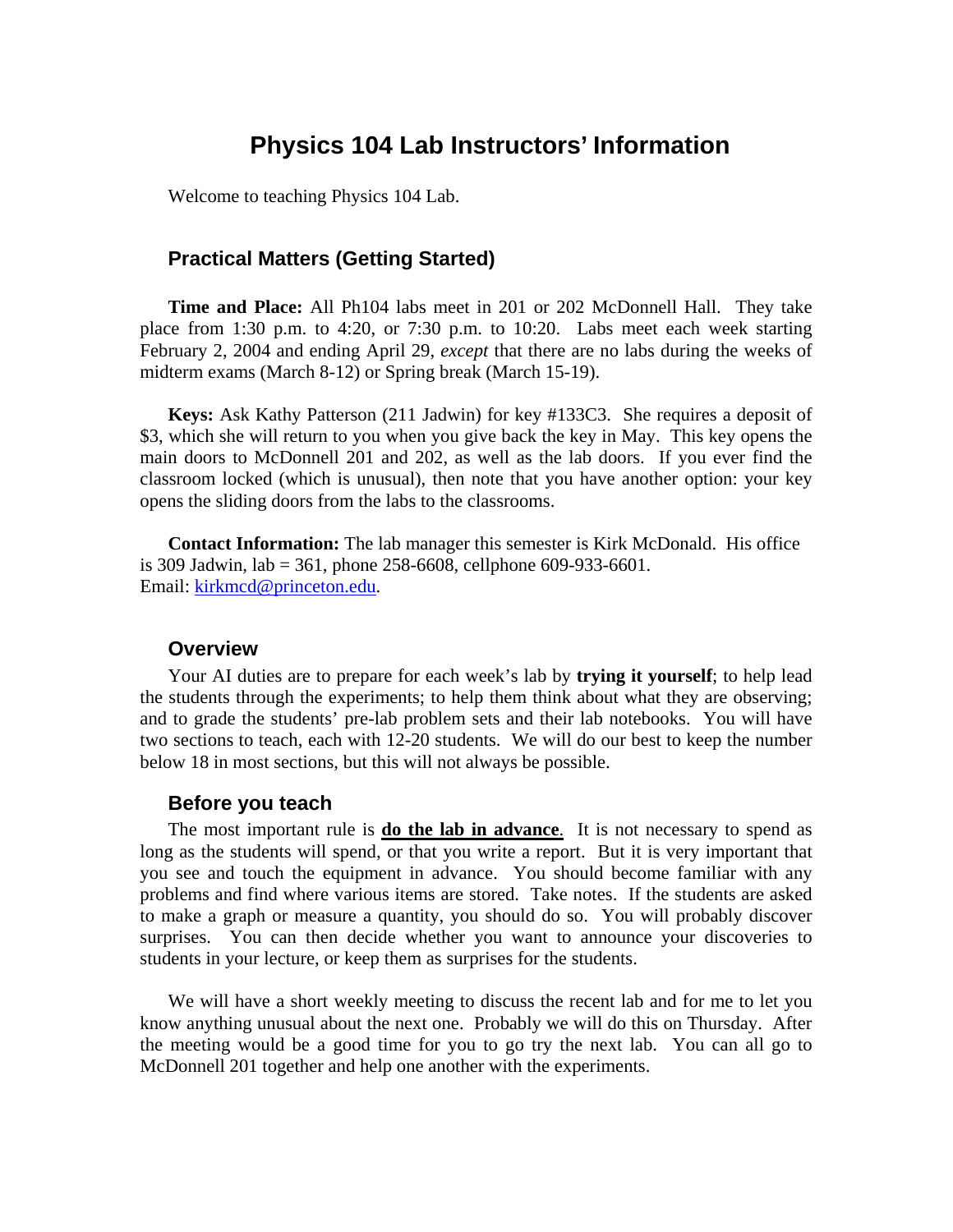**Prelab Problems:** The students are given a two-page "prelab problem set" each week. The problems are simple and intended to help the students think about the lab before they arrive to do the experiments. The problems are to be turned in to you at the beginning of the lab.

The prelab sets are to be graded by you, on a basis of 0-3 points: 3=complete and basically correct; 2=mostly complete or correct; 1=partial assignment done; 0=not done. Later, this score will be added to the scores for lab participation and notebook for a total between 0 and 9.

The prelab set will likely generate some questions by the students, which you must be prepared to answer at the beginning of the lab. Hence, you also must work through the prelab sets before the lab!

## **Teaching the lab**

Arrive 5 minutes early, at least. Unlock the lab and the classroom, and bring into the classroom any equipment that you want to use for demonstrations, if any.

Lecture: Before they begin their work in the lab, meet with the students for no more that 15 minutes in the adjacent classroom.The delicate task is to communicate a sense of the joy of learning by doing, rather than by being told about physics. Help them to think about the kinds of phenomena they are about to see, and alert them to any subtle or noteworthy aspects of the work ahead of them. There is a lot of flexibility here, but keep the emphasis on experiment rather than theory. You will have to discover what engages and helps the students.

In the lab room: Don't sit down. Your time in the lab is to be devoted to talking with and helping the students. Spend your time walking to all the lab groups and talking about what they are doing. Ask them questions. Ask "what if…" or "why…"

**Time period:** The labs are scheduled to take 2 hours, 50 minutes. You should not ask students stay longer than 3 hours. On the other hand, you should try to keep them engaged for most of the time period. If they finish all the printed material in half the usual time period, then you should help them think of some new, related experiment to try or an alternate measurement to make.

**On the first day:** Students who took Ph103 or Ph105 may wish to use their lab notebooks from last semester rather than buying new ones. These notebooks are in the cubbyholes where they were left in December. Let students go to their previous lab room and find their notebooks.

**Guest students:** Sometimes students not normally in your class may show up wanting to "make up" a lab they missed earlier in the week. I hope to keep this to a minimum, and I have asked them to get my approval for make-up labs. If they get my permission, then I will email you (so you won't be surprised). But we are requiring that students miss absolutely no labs in Ph104, so please be generous in dealing with these guests whether I have approved their request or not, particularly if you run a Wednesday or Thursday section.